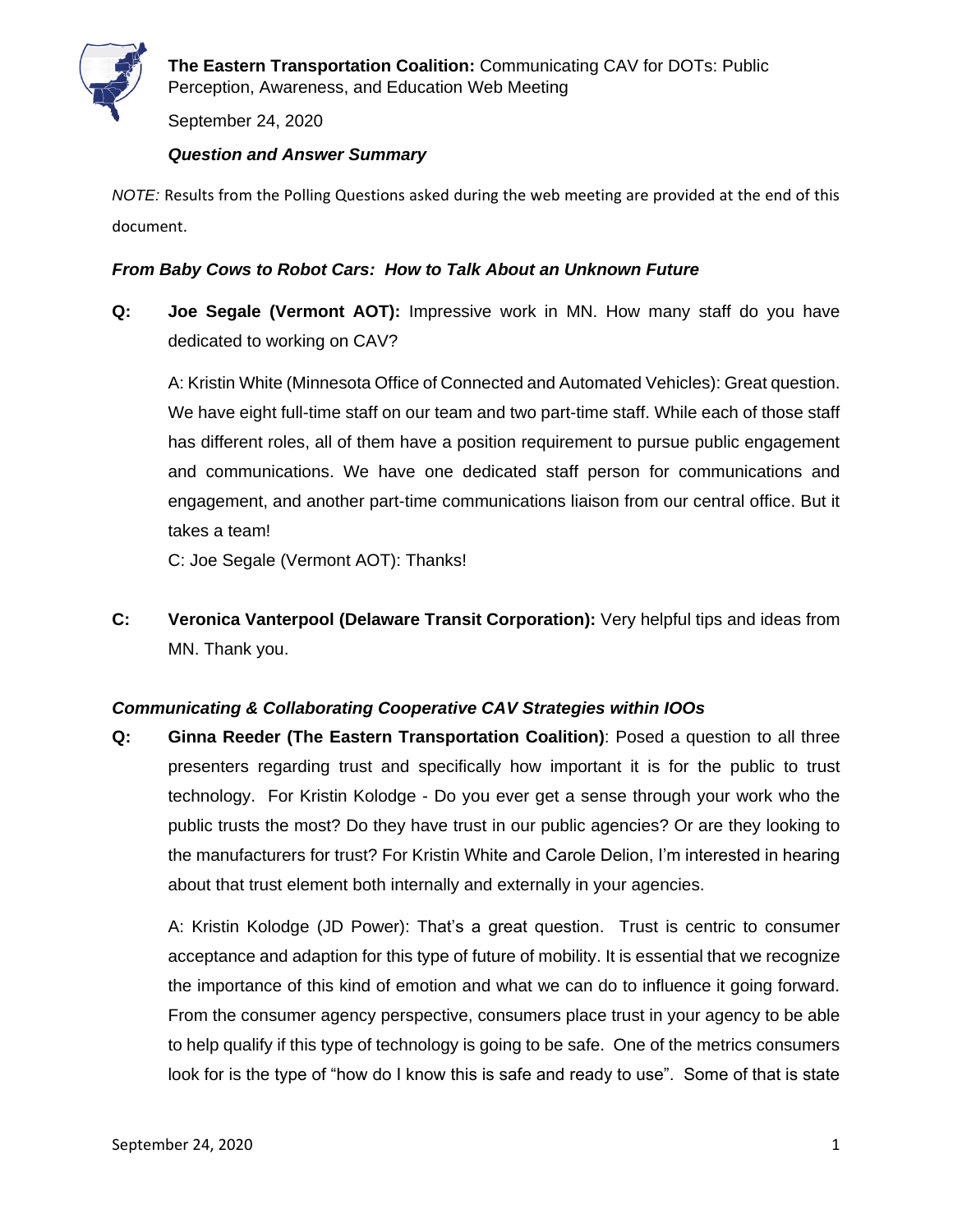

**The Eastern Transportation Coalition:** Communicating CAV for DOTs: Public Perception, Awareness, and Education Web Meeting

September 24, 2020

### *Question and Answer Summary*

level, some of that is the federal level, but consumers are looking for that type of qualification that this technology is ready for their use. That is building up to the reasoning behind one facet of the trust element. This trust element has multiple facets. There's going to be the legal and liability elements. What happens if the automated vehicle gets into a crash? There are certainly lots of conversations there, even if consumers think zero crashes are a reality. Your organization needs to have a handle on their messaging moving forward.

A: Kristin White (Minnesota Office of Connected and Automated Vehicles): Adding to that, my response is the public trusts the media and the industry. I'm not sure if trust is the right word, but that is who they're getting their information from. Not to discourage the media because I highly respect them, but they don't fully understand the technology either. So, when they're interpreting an eight-word headline, like an announcement about what Elon Musk is doing, it often isn't accurate. The takeaways are to become involved with Partners for Automated Vehicle Education; they have a brand-new public-sector advisory council; which Minnesota is a member of and I recommend you also become members. Second, AASHTO and the Cooperative Automotive Transportation Coalition are trying to think about new and innovative ways to engage the industry through forums to understand what they're trying to communicate and make sure we can work with them so that the public is hearing one message.

A: Carole Delion (Maryland DOT): I just want to add to consider the different levels of relational trust. You have internal relationships, like your team members. Do they trust you to do certain things a certain way? Do they trust you to do this the safest way possible for an engineering design vs. public outreach? Try to understand where they're coming from, and why they might push back. Regarding trust with the public (external relationships), I resonate with what Kristin said about the miscommunication between what the media says and what is accurate. For example, my family doesn't understand the difference between self-driving and automated vehicles. They're picking that up from the media. Understand that it is not all on you to build trust with the public. It's expanding across your sphere of influence.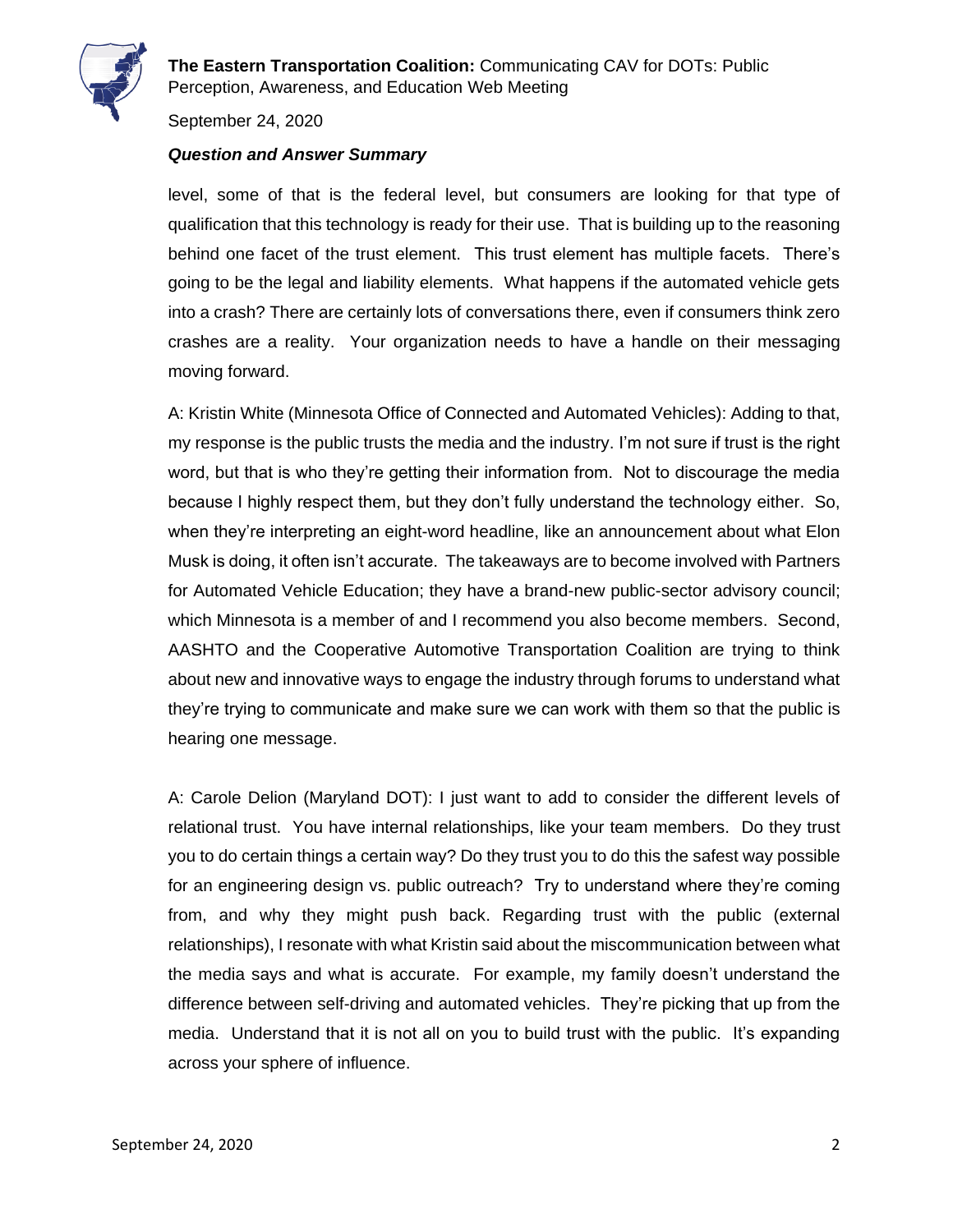

September 24, 2020

### *Question and Answer Summary*

- **C: Kristin White (Minnesota Office of Connected and Automated Vehicles):** Kudos to this incredible, all-female panel, to Ginna, and Joanna for organizing. TETC is a leader in this field.
- **C: Veronica Vanterpool (Delaware Transit Corporation):** Yes, to the all-female panel. Excellent discussion overall.
- **C: Kristin White (Minnesota Office of Connected and Automated Vehicles):** My email is: [kristin.white@state.mn.us.](mailto:kristin.white@state.mn.us) We're always happy to collaborate with the Coalition and its members.
- **C: Carole Delion (Maryland DOT):** Great big thank you to the Coalition!
- **C: Randi Gates (Gaston-Cleveland-Lincoln MPO):** Thanks all! This is probably the most helpful webinar on CAV that I've ever seen/heard.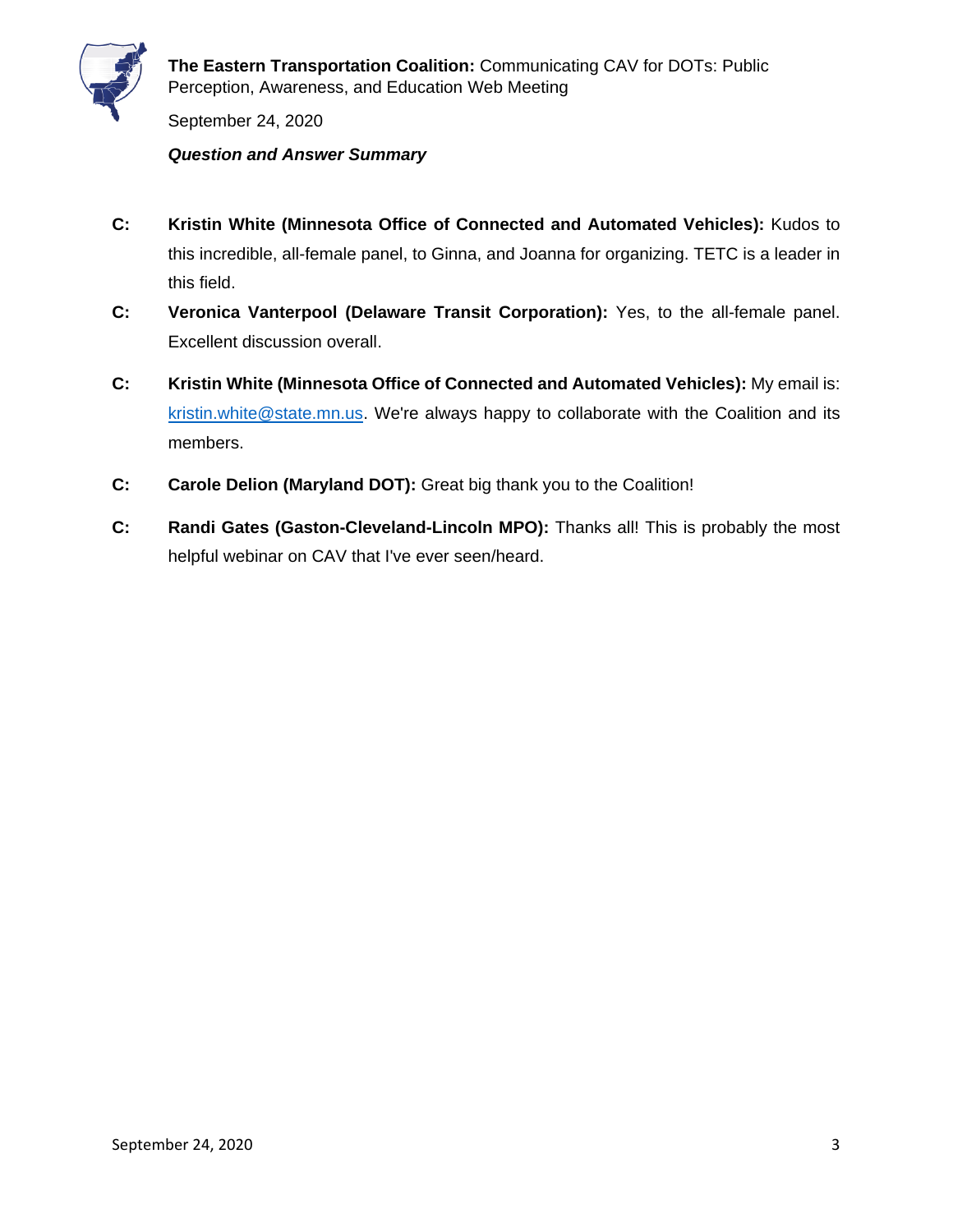

**The Eastern Transportation Coalition:** Communicating CAV for DOTs: Public Perception, Awareness, and Education Web Meeting

September 24, 2020

# *Question and Answer Summary*

#### **Results from the polling questions asked during the web meeting are provided below.**



**10 17 15 19** 0 2 4 6 8 10 12 14 16 18 20 0.Public affairs/ communication 1.Planning 2.Engineering 3.Operations (including incident management), etc. 2. Staff from the following divisions are engaged in communication about CV/AV (all types - internal, external, with leadership, etc.) **16% 28% 25% 31%**